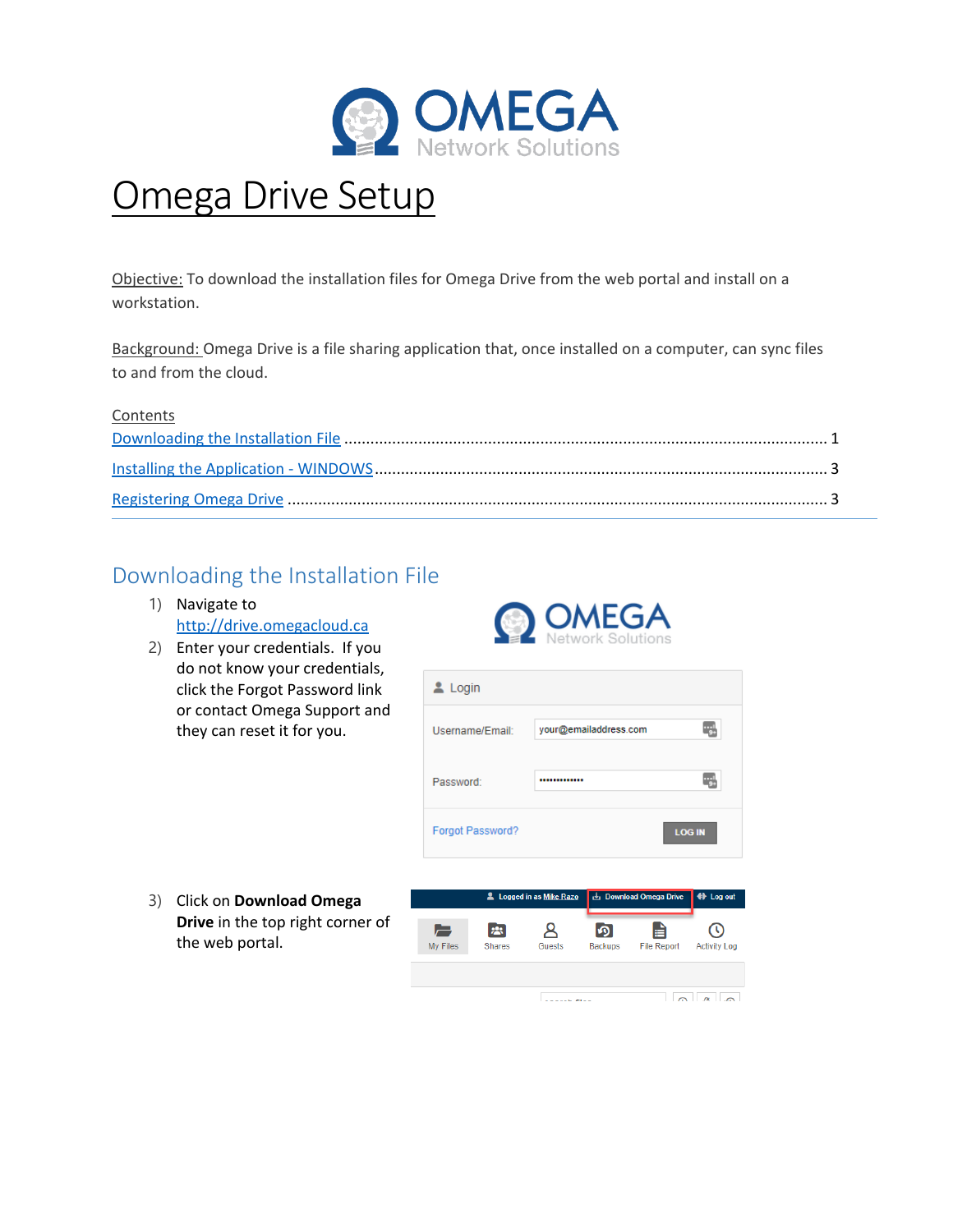

- 4) Choose the appropriate computer Operating System.
- 5) It will download the installation file to your computer. Check your browser's download location to run it.
- 6) Once you run it, you may get prompted to confirm you want to open/run the application. Click yes (Windows) or put in your computer credentials (MacOS).
- 7) Select your installation language and click OK.
- 8) Click Next to start the Setup Wizard.
- 9) Accept the agreement, click Next.
- 10) Keep the default installation directory and click Next.
- 11) Click Next to being installation.
- 12) Click Finish when complete.



| Setup |                              |        | п      | × |
|-------|------------------------------|--------|--------|---|
|       | <b>Setup</b>                 |        |        |   |
|       | Welcome to the Setup Wizard. |        |        |   |
|       |                              |        |        |   |
|       |                              |        |        |   |
|       |                              |        |        |   |
|       | $<$ Back                     | Next > | Cancel |   |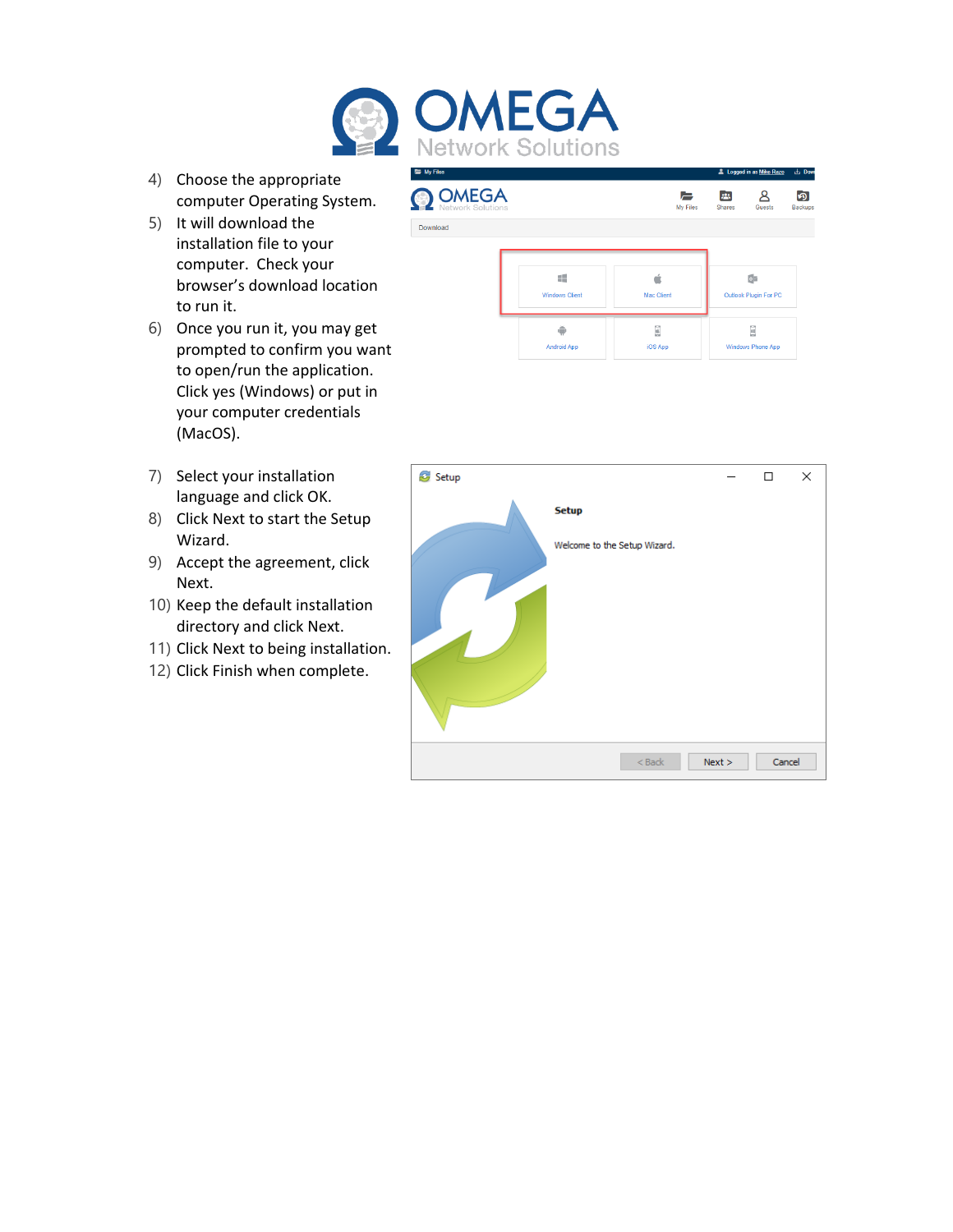

## <span id="page-2-0"></span>Installing the Application - WINDOWS

- 1) Once downloaded run the app. You may get prompted to confirm you want to run the application. Click Yes.
- 2) Select your installation language and click OK.
- 3) Click Next to start the Setup Wizard.
- 4) Accept the agreement, click Next.
- 5) Keep the default installation directory and click Next.
- 6) Click Next to being installation.
- 7) Click Finish when complete.



#### <span id="page-2-1"></span>Registering Omega Drive

1) Enter your email and Omega Drive password. Click Next.



 $\triangleleft$  Back

 $Next$ 

Select destination

 $\times$ 

2) Keeping the default destination is preferable. Click Next.